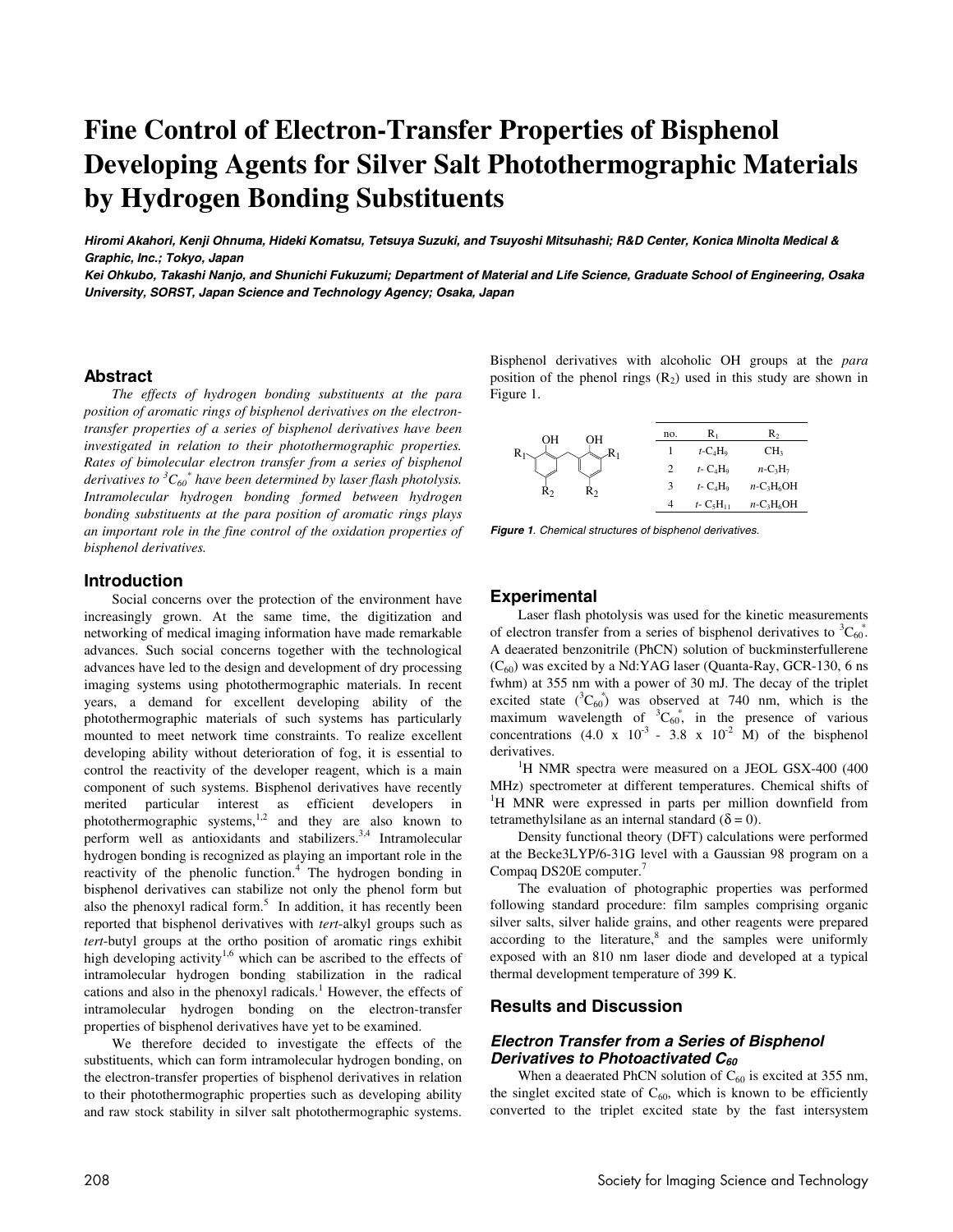crossing, is initially produced.<sup>9</sup> The transient  ${}^3C_{60}^*$  triplet-triplet (T-T) absorption at 740 nm is observed by the laser flash photolysis of a deaerated PhCN solution of  $C_{60}$ , and the characteristic absorption spectrum of  ${}^{3}C_{60}^{*}$  decays to the spectral baseline on the microsecond time scale. The one-electron reduction potential of  ${}^3C_{60}^*$  is 1.14 V *vs*. SCE and can therefore be reduced by electron donors.<sup>9,10</sup> Thus,  ${}^3C_{60}$ <sup>\*</sup> decays significantly faster in the presence of bisphenol derivatives in PhCN due to electron transfer from bisphenol derivatives to  ${}^3C_{60}^*$  (eq 1). The bimolecular rate constants  $(k<sub>et</sub>)$  of electron transfer from the bisphenol derivatives to  $C_{60}^*$  were determined under pseudo-first-order conditions by monitoring the decay of T-T absorption at 740 nm due to  ${}^{3}C_{60}^{*}$ following excitation at 355 nm as a function of excess bisphenol derivative concentration ([ArOH]). The decay obeys first-order

$$
{}^{3}C_{60}^* + ArOH \xrightarrow{k_{et}} C_{60}^- + ArOH^{*+} \tag{1}
$$

kinetics, and the observed pseudo-first-order rate constants  $(k_{obs})$ were plotted against the [ArOH]. The kinetics plots for bisphenol derivatives show significant curvature at relatively low concentrations of ArOH, and the  $k_{obs}$  values approach the limiting values at concentrations above 0.03 M (see Figure 2).



**Figure 2.** Plot of  $k_{obs}$  vs. concentration of a bisphenol derivative ( $R_1 = t$ -C<sub>4</sub>H<sub>9</sub>,  $R_2$  = CH<sub>3</sub>) [ArOH] for electron transfer from ArOH to  ${}^3C_{60}$  in deaerated PhCN at 298 K.



**Figure 3**. Double-reciprocal plot of  $(k_{obs} - k_0)^{-1}$  vs. [ArOH]<sup>1</sup> according to eq 3.

Such saturation (asymptotic) behavior of  $k_{obs}$  has been reported in electron transfer from aromatic electron donors to the photoactivated quinones.<sup>11,12</sup> The saturation behavior is attributed to formation of an encounter complex prior to electron transfer (eq 2).<sup>9</sup> Thus, the limiting value of  $k_{obs}$  corresponds to the intrinsic

$$
{}^{3}C_{60}^* + ArOH \xrightarrow{K_{EC}} [{}^{3}C_{60}^{*}--ArOH] \xrightarrow{k_{ET}} C_{60}^{\bullet} + ArOH \atop
$$
encounter complex (2)

first-order rate constant  $(k_{ET})$  of electron transfer within the encounter complex. Accordingly, the curved kinetics plot in Figure 2 is evaluated in a double-reciprocal plot in Figure 3, from which the equilibrium constant  $(K_{EC})$  and the intrinsic electron-transfer rate constant  $(k_{ET})$  are extracted according to eq 3, where  $k_0$  is the decay rate constant of  ${}^3C_{60}^*$  without a bisphenol derivative.

$$
1/(k_{\text{obs}} - k_0) = 1/k_{\text{ET}} + (1/K_{\text{EC}}k_{\text{ET}})(1/[\text{ArOH}])
$$
\n(3)

The *K*<sub>EC</sub> values for complex formation of bisphenol derivatives in PhCN at 298 K were determined as in the range from 46 to 60  $M<sup>-1</sup>$ . The one-electron oxidation potentials of a series of bisphenol derivatives  $(E_{ox}$  *vs*. SCE) were determined in the range from 1.03 to 1.13 V by the electrochemical measurements. The free energy change of photoinduced electron transfer from bisphenol derivatives to <sup>3</sup> $C_{60}^*$  ( $\Delta G_{et}$  in eV unit) is given by eq 4, where *e* is

$$
\Delta G_{\text{et}} = e(E_{\text{ox}} - E_{\text{red}}^*)
$$
\n(4)

the elementary charge,  $E_{\text{ox}}$  and  $E_{\text{red}}^*$  are the one-electron oxidation potentials of bisphenol derivatives (1.03 - 1.13 V *vs*. SCE) and the one-electron reduction potential of  ${}^{3}C_{60}^{*}$  (1.14 V *vs*. SCE), <sup>9,10</sup> respectively. The ∆*G*<sub>et</sub> values of a series of bisphenol derivatives thus evaluated by using eq 4 are in the range from -0.11 to -0.01 eV, indicating that the electron transfer is slightly exergonic. In such a case, the orbital interaction between electron donors and acceptors is maximized to form charge-transfer complexes.<sup>11,12</sup> Accordingly, the  $K_{EC}$  values obtained by eq 3 are expected to give nearly maxima values of  $K_{EC}$  for each bisphenol derivatives.

#### **Temperature Dependence of the Electron-Transfer Rate Constant**

To amplify the electron-transfer properties of a series of bisphenol derivatives in relation to photothermographic reactivity in silver salt photothermographic systems, we examined the temperature dependence of the bimolecular electron-transfer rate constants for a series of bisphenol derivative. The value of  $k_{ET}$  for the series of bisphenol derivatives increased from six-fold to tenfold in a range between 298 K and 373 K. The Arrhenius plots of In  $k_{ET}$  *vs*. the reciprocal temperature yield the activation energies  $(E_A)$  of electron transfer (see Figure 4). The  $E_A$  values for bisphenol derivatives which have hydrogen bonding substituents at R2 (in our study, R2 are *normal*-alkyl alcoholic OH groups, *n*- $C<sub>3</sub>H<sub>6</sub>OH$ ) are appreciably larger than those for other bisphenol derivatives whose R<sub>2</sub> are *normal*-alkyl groups (see Table I). The formation of intramolecular hydrogen bonding between *normal*alkyl alcoholic OH groups at  $R_2$  is indicated by analysis of temperature dependence of <sup>1</sup>H NMR chemical shift of OH group at the *para* position and is also supported by Density functional theory (DFT) calculations at the Becke3LYP/6-31G level, $^7$  as